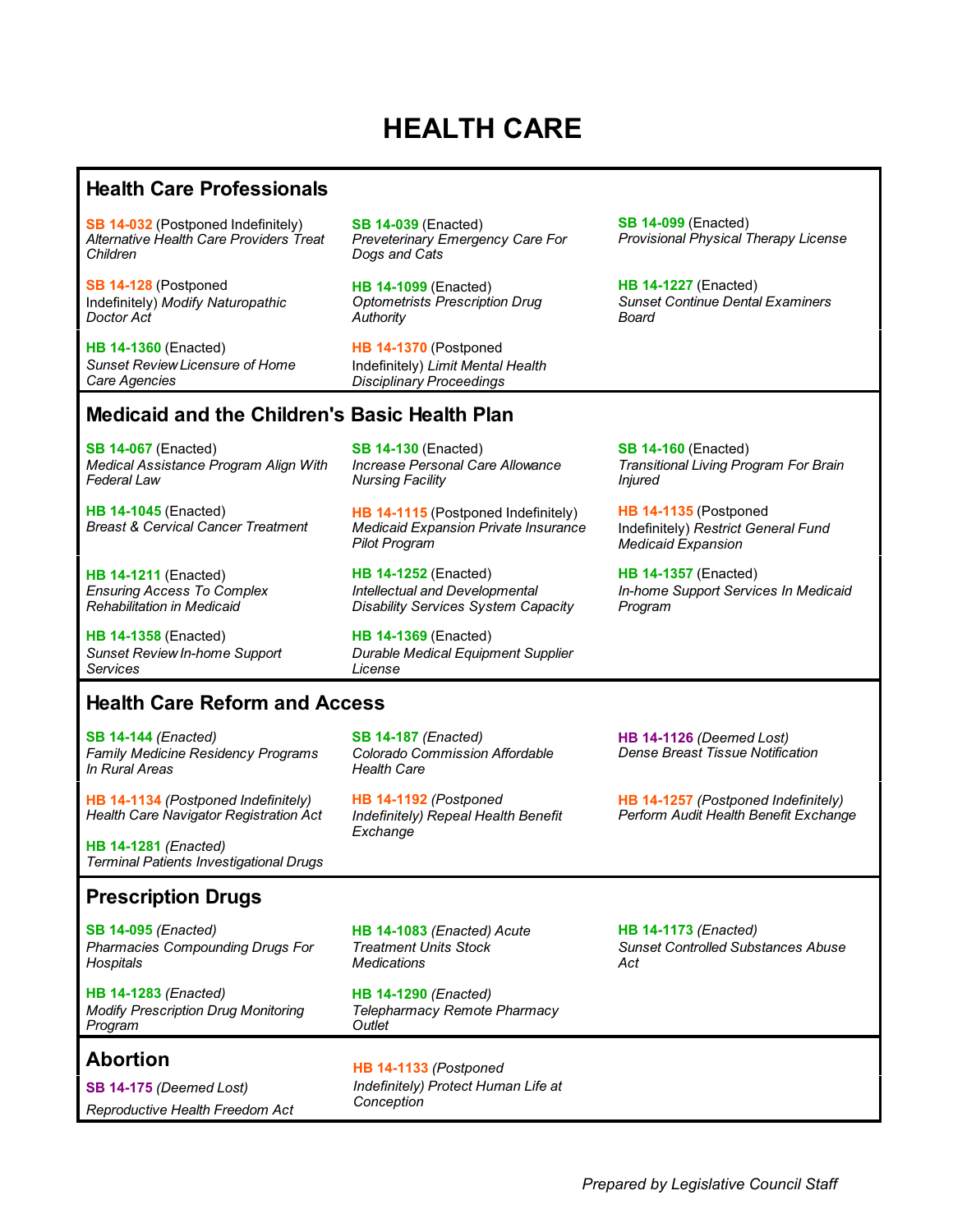<span id="page-1-0"></span>During the 2014 legislative session, the General Assembly considered bills on a variety of health-related topics, including the regulation of health care professionals, Medicaid and the Children's Basic Health Plan, health care reform and access, prescription drugs, and abortion.

#### **Health Care Professionals**

The General Assembly considered a variety of bills regarding health care professionals. Specifically, the legislature considered bills about alternative health care providers, mental health professionals, physical therapists, dentists, optometrists, home care providers, and emergency medical service providers.

Two bills concerning naturopathic doctors (ND) and alternative health care providers were postponed indefinitely. Under current law, complementary and alternative health care practitioners and registered NDs (alternative care providers) are prohibited from treating children under 2 years of age. Alternative care providers who treat children over 2 years of age but less than 8 years of age must obtain parental consent and make specific disclosures. **[Senate Bill 14-032](http://www.leg.state.co.us/Clics/CLICS2014A/csl.nsf/fsbillcont3/FEB672C2987DBD8787257C300005C720?Open&file=032_ren.pdf)** would have permitted alternative healthcare providers to treat children less than 2 years of age if they made the disclosures currently required for children under 8 years of age.

**[Senate Bill 14-128](http://www.leg.state.co.us/Clics/CLICS2014A/csl.nsf/fsbillcont3/4EF14990310D74A787257C580060BAA2?Open&file=128_01.pdf)** would have allowed a ND who did not meet the education or examination requirements under current law to obtain a state-issued registration if he or she held an active certification from the American Naturopathic Medical Certification Board. Other registration requirements for age, moral character, and prior license status under current law were maintained. Under the bill, NDs would not have the authority to perform minor office procedures or to prescribe or use in practice certain nonprescription medicines, nor would the Department of Regulatory Agencies (DORA) have the authority to determine naturopathic formularies. Additionally, the bill would have changed the composition of the state's Naturopathic Medicine Advisory Committee.

One bill concerning disciplinary proceedings against mental health professionals was postponed indefinitely. **[House Bill 14-1370](http://www.leg.state.co.us/Clics/CLICS2014A/csl.nsf/fsbillcont3/8C25469047AC86F487257C5B007CDCAB?Open&file=1370_01.pdf)** would have required that any disciplinary proceeding against a mental health licensee, registrant, or certificate holder occur within three years of the alleged act or failure to act that resulted in the proceeding. Current law does not specify a time frame in which disciplinary proceedings must begin.

**[Senate Bill 14-099](http://www.leg.state.co.us/Clics/CLICS2014A/csl.nsf/fsbillcont3/31F3AB9301F712E987257C600083C98A?Open&file=099_enr.pdf)** allows physical therapists to obtain a provisional license from the Physical Therapy Board in the Department of Regulatory Agencies (DORA). Applicants must submit an application, pay the required fee, and successfully complete a qualified physical therapy program. Persons holding a provisional license may only practice under the supervision of a physical therapist actively licensed in Colorado. Provisional physical therapy licenses may only be issued one time and are valid for no more than 120 days. Failure to adequately supervise a person with a provisional license is added to the grounds for disciplinary action for licensed physical therapists.

**[House Bill 14-1227](http://www.leg.state.co.us/Clics/CLICS2014A/csl.nsf/fsbillcont3/65445EA11136C66C87257C30000636F3?Open&file=1227_enr.pdf)** continues the State Board of Dental Examiners (board) until September 1, 2025, renames the board as the Colorado Dental Board, and makes a number of changes to the board and to the requirements for dentist and dental hygienist licenses, including: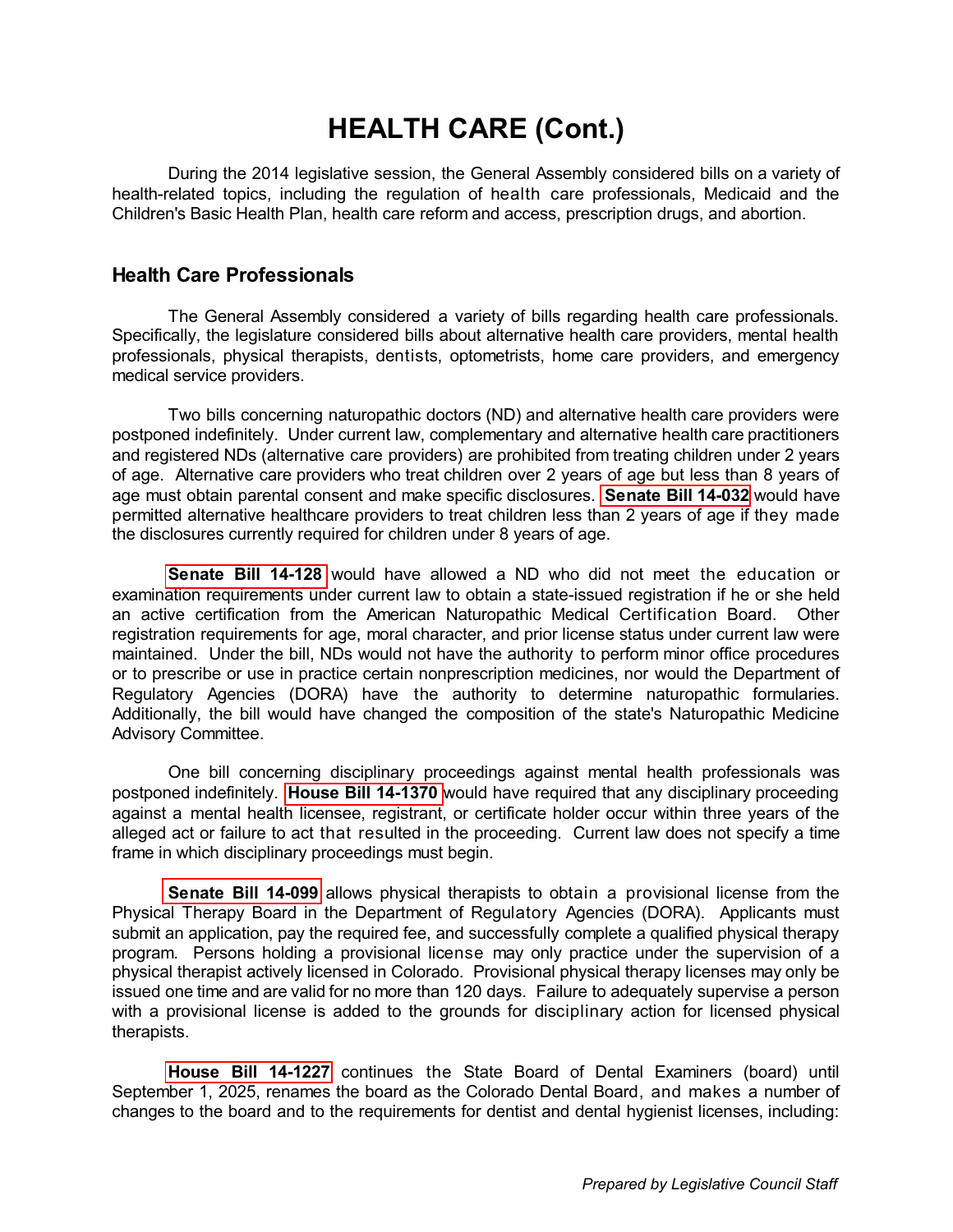- <span id="page-2-0"></span>• removing limitations on who must administer clinical competency examinations to dentists and dental hygienists and authorizing the board to accept alternative methods of evaluation clinical competency;
- modifying the requirements for dentist and dental hygienist license applicants and the educational requirements for dental hygienists;
- modifying grounds for discipline for licensees;
- allowing dentists and dental hygienists to practice collaboratively as a provider network;
- permitting retired dental hygienists to provide uncompensated care to low-income patients;
- renaming the "Dental Practice Law of Colorado" as the "Dental Practice Act;"
- authorizing the board to adopt rules regarding the use of lasers;
- specifying that licensed dentists may prescribe orders electronically;
- providing limited prescribing authority, including fluoride treatments and antimicrobial mouth rinses, to dental hygienists practicing unsupervised dental hygiene;
- specifying the duties and responsibilities of licensed dentists and unlicensed technicians regarding the construction of dental devices;
- requiring dentists and dental hygienists to obtain at least 30 hours of continuing education every 2 years;
- modifying the requirements for anesthesia and sedation permits; and
- requiring a dentist arrested for a drug- or alcohol-related offense to refer himself or herself to the peer health assistance program within 30 days after the arrest.

Under current law, optometrists can only prescribe Schedule III, IV, and V controlled substances to patients for ophthalmic purposes. **[House Bill 14-1099](http://www.leg.state.co.us/Clics/CLICS2014A/csl.nsf/fsbillcont3/94F11E0BD978C05F87257C3600754466?Open&file=1099_enr.pdf)** expands the definition of the practice of optometry to allow optometrists to prescribe Schedule II controlled narcotic substances limited to hydrocodone combination drugs. The bill also permits optometrists to charge a fee to patients when prescribing and dispensing any medications for ophthalmic purposes.

Home care agencies provide in-home health care services and home care placement agencies provide referrals for home care attendants. Both are regulated by the Department of Public Health and Environment (CDPHE). **[House Bill 14-1360](http://www.leg.state.co.us/Clics/CLICS2014A/csl.nsf/fsbillcont3/04547F9A7A9F5A0787257C30000641EF?Open&file=1360_enr.pdf)** continues the regulation of home care agencies and home care placement agencies (placement agencies) until September 1, 2019. The bill:

- clarifies that owners, managers, and administrators must obtain a criminal history record check when applying for a home care agency license or a placement agency registration;
- directs the State Board of Health to set fees for the direct and indirect costs of the department's oversight of placement agencies, and to promulgate rules for agencies to consider in determining disqualifying crimes for providers and rules regarding placement agency record retention and inspection;
- authorizes the CDPHE to inspect home care placement agencies and to deny, or refuse to renew, an application for noncompliance; and
- excludes programs of all-inclusive care for the elderly (PACE) regulated by the Department of Health Care Policy and Financing (HCPF) from the definition of home care agencies, but requires the CDPHE to coordinate with HCPF regarding the regulation of PACE providers.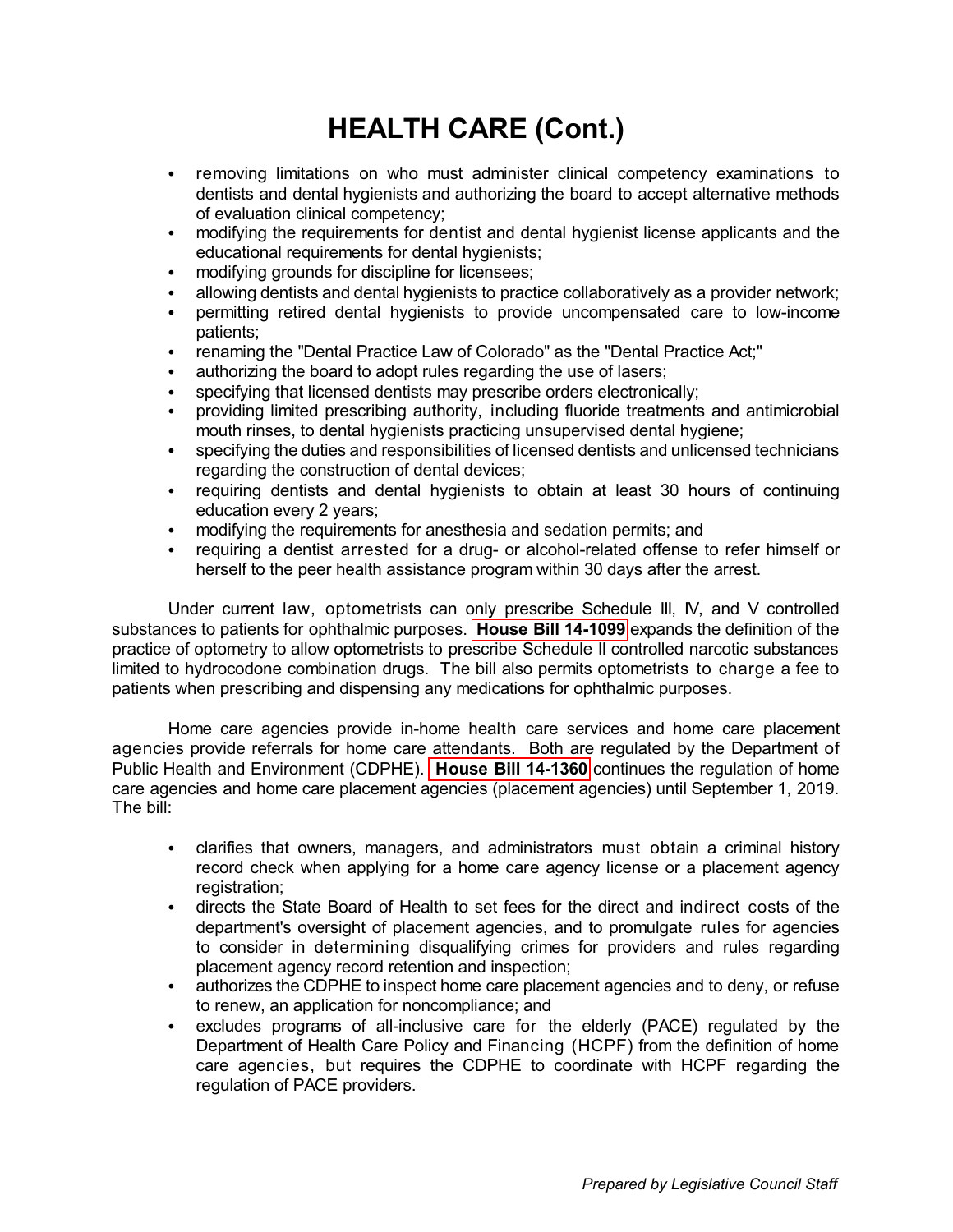<span id="page-3-0"></span>The bill also allows HCPF-certified community-centered boards or services agencies (CCB) that provide in-home personal care services to obtain a home care agency license. The CDPHE is prohibited from conducting inspections related to a home care agency license renewal, or from assessing fees for a new or renewal home care agency license, for certified CCBs until July 1, 2016. Until that date, the bill requires the CDPHE and HCPF to establish a work group with CCBs and recipients of Medicaid Home- and Community-Based Services (HCBS) waivers to identify gaps or conflicts between home care agency license requirements and HCBS provider requirements. The work group must submit recommendations for resolving gaps or conflicts to the State Board of Health and the Medical Services Board, and the boards must adopt rules regarding these gaps and conflicts by July 1, 2016. The bill requires the departments to report on the progress of these requirements during the 2014 and 2015 annual SMART Act presentations to the joint committees of reference.

**[Senate Bill 14-039](http://www.leg.state.co.us/Clics/CLICS2014A/csl.nsf/fsbillcont3/B3EC94E7F310DEB687257C3000061C8E?Open&file=039_enr.pdf)** permits emergency medical service providers responding to the scene of an emergency to voluntarily deliver preveterinary care to domesticated dogs and cats, at the discretion of their employer. Preveterinary emergency care is defined as care to stabilize a domesticated dog or cat until the animal can obtain veterinary care and does not include response to an emergency call made solely to tend to an injured dog or cat, unless a person's life could be in danger. Employers who allow employees to administer preveterinary care must provide sufficient training and guidelines. The bill does not impose any legal obligation on emergency medical service providers to administer preveterinary care or to provide care to a dog or cat before a person.

### **Medicaid and the Children's Basic Health Plan**

Medicaid and the Children's Basic Health Plan (CBHP) are health care programs that provide medical care to adults and children in families with low incomes. The state and federal governments jointly administer and fund both programs. In 2014, the General Assembly considered a number of bills related to these programs. The legislature addressed administration of the programs and changes to benefits and services offered under the Medicaid program.

*Medicaid and CBHP administration.* **[Senate Bill 14-067](http://www.leg.state.co.us/Clics/CLICS2014A/csl.nsf/fsbillcont3/D4E6847D3827C34787257C300006ED67?Open&file=067_enr.pdf)** aligns state law on Medicaid and the CBHP with the requirements of the federal Patient Protection and Affordable Care Act. Specifically, the bill:

- removes obsolete descriptions of eligibility categories and renames and recategorizes them to conform to current eligibility groups;
- defines "modified adjusted gross income (MAGI)" by referencing the definition in federal law for eligibility determination;
- removes obsolete language regarding income- and resource-counting methods;
- updates statute to include federally approved electronic data sources for income verification;
- clarifies that applicants who are ineligible for state medical assistance will have their application data and verifications transferred to the state health insurance exchange; and
- makes conforming amendments.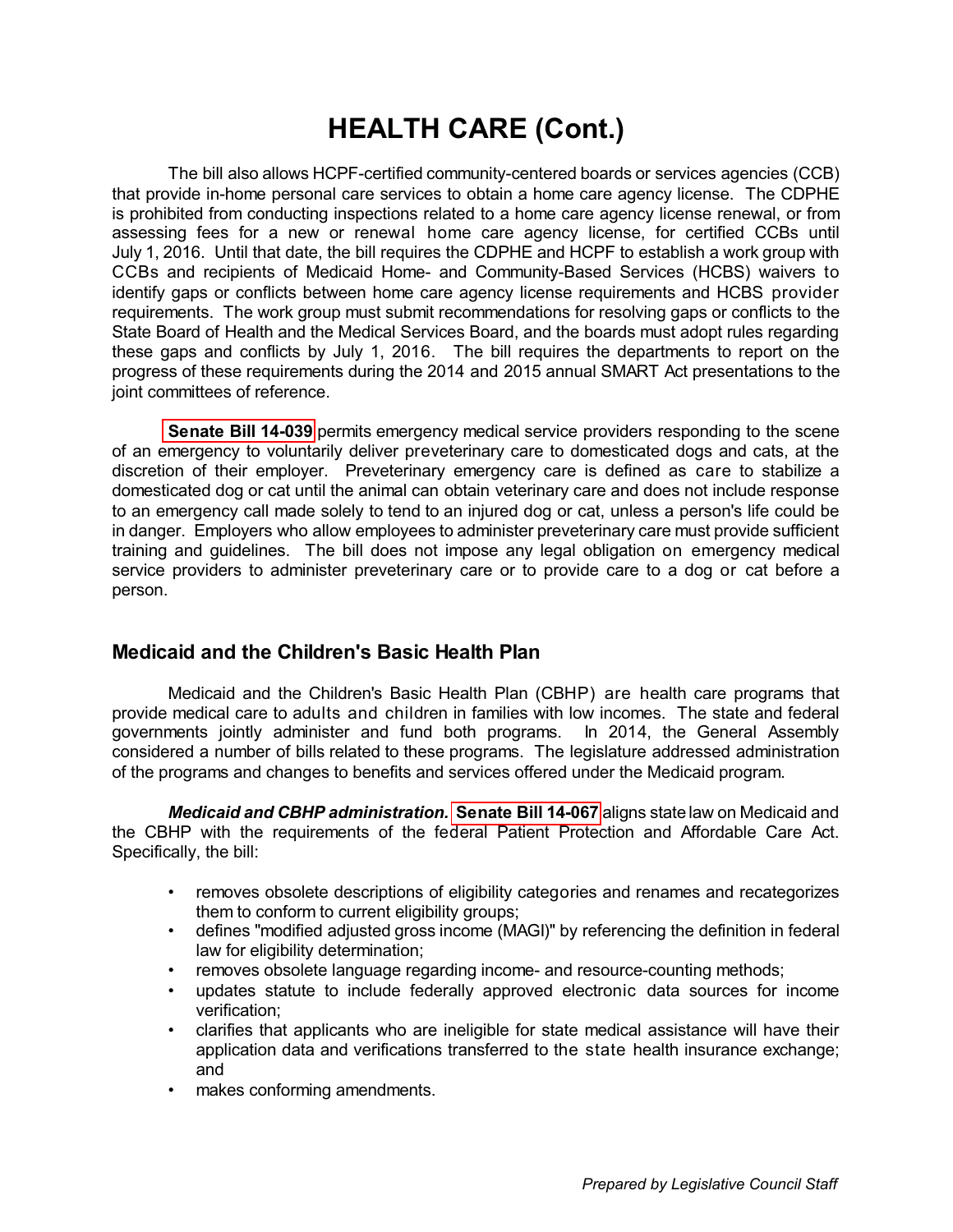<span id="page-4-0"></span>**[House Bill 14-1252](http://www.leg.state.co.us/Clics/CLICS2014A/csl.nsf/fsbillcont3/5ECE861F3F66311687257C6200779C00?Open&file=1252_enr.pdf)** concerns intellectual and developmental disability services provided by the Department of Human Services (DHS) and HCPF. The bill allows moneys in the Intellectual and Developmental Disabilities Services Cash fund to be used for:

- administrative expenses for the renewal and redesign of HCBS waivers relating to intellectual and developmental disabilities; and
- increasing system capacity for HCBS programs, supports, and services for persons with intellectual and developmental disabilities.

The bill required HCPF to distribute the funds to CCBs and providers by April 15, 2014. CCBs and providers receiving funding are required to report to HCPF by October 1, 2014, on the use of funding received. In addition, HCPF, CCBs, and providers are required to report annually to the General Assembly on the effectiveness and use of funds appropriated in the prior fiscal year for increasing system capacity.

Durable medical equipment (DME) is long-lasting equipment used in home for medical purposes and includes equipment such as wheelchairs, prosthetic devices, hearing aids, crutches. **[House Bill 14-1369](http://www.leg.state.co.us/Clics/CLICS2014A/csl.nsf/fsbillcont3/EEA50F1EC0879BB187257C8C007A470E?Open&file=1369_enr.pdf)** requires DME suppliers that bill Medicare to be licensed with the Secretary of State. To receive a license, a DME supplier must meet various requirements, including having one or more physical locations within the state or within 50 miles of the state border in a neighboring state.

**[House Bill 14-1135](http://www.leg.state.co.us/Clics/CLICS2014A/csl.nsf/fsbillcont3/AFCB692A4E7EF3BB87257C300005F2EB?Open&file=1135_01.pdf)**, which was postponed indefinitely, would have prohibited the use of General Fund to pay for the costs of expanding Medicaid to cover adults without dependent children with incomes up to 133 percent of the federal poverty level (FPL). If other fund sources were not able to cover the state's costs of the expansion population without the use of General Fund, the bill specified that the HCPF must reduce medical benefits or income eligibility for this group, or eliminate coverage for adults without dependent children.

**[House Bill 14-1115](http://www.leg.state.co.us/Clics/CLICS2014A/csl.nsf/fsbillcont3/40754454E62954FE87257C360078CFB0?Open&file=1115_01.pdf)**, which was postponed indefinitely, would have required HCPF to study and make recommendations to the General Assembly on the feasibility of implementing a Medicaid premium assistance program. Under such a program, Medicaid-eligible clients would be enrolled in a private health plan purchased through the state health benefit exchange, Connect for Health Colorado. The study would have had to be completed and presented to the Joint Budget Committee and the House and Senate health care committees by January 1, 2016.

*Medicaid benefits and services.* In 2014, the General Assembly considered several bills to expand benefits and services under Medicaid. The bills addressed the Breast and Cervical Cancer Treatment Program (BCCP), complex rehabilitation technology, the personal needs allowance for residents of nursing or immediate care facilities, transitional living services, and in-home support services.

The BCCP in HCPF is a Medicaid program that provides health coverage to women under the age of 65 with incomes up to 250 percent FPL who have been diagnosed with breast or cervical cancer. **[House Bill 14-1045](http://www.leg.state.co.us/Clics/CLICS2014A/csl.nsf/fsbillcont3/2F8E7BDFADB0FC3187257C300006FA0E?Open&file=1045_enr.pdf)** extends the BCCP through July 1, 2019. In addition, the bill makes the following changes to the BCCP:

• deposits proceeds from the sale of breast cancer awareness license plates directly to the Breast and Cervical Cancer Prevention and Treatment Fund (BCCP fund), rather than to an obsolete expansion account in the fund;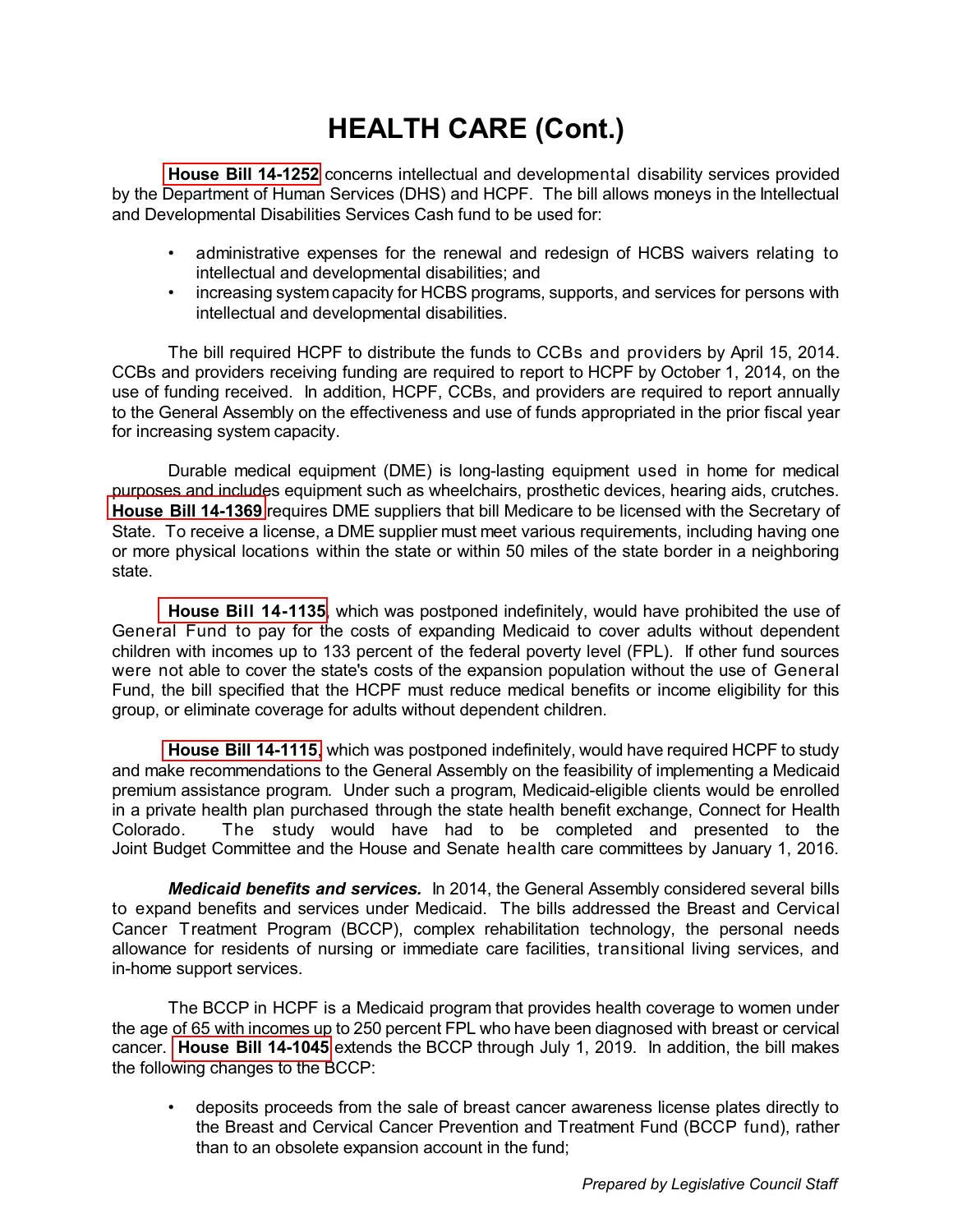- <span id="page-5-0"></span>• allows moneys in the BCCP fund to pay for BCCP coverage regardless of where a woman with breast or cervical cancer was diagnosed; and
- specifies that the program is to be funded from the BCCP fund, but that General Fund must be appropriated if cash funds are insufficient.

Previously, women seeking coverage under BCCP could only be diagnosed at a women's wellness center. Beginning on January 1, 2014, rule changes by HCPF allow women to receive BCCP coverage after receiving a diagnosis at any provider whose screening methods are recognized by the CDPHE as meeting certain standards.

**[House Bill 14-1211](http://www.leg.state.co.us/Clics/CLICS2014A/csl.nsf/fsbillcont3/E936A570030C75D687257C30000649A2?Open&file=1211_enr.pdf)** requires HCPF to recognize complex rehabilitation technology (CRT) as a unique category of services under Medicaid. CRT is defined as manual wheelchair systems, alternate positioning systems, standing frames, gait trainers, and other specifically designed options and accessories classified as DME that:

- are individually configured to meet the individual client's unique medical, physical, and functional needs and capacities for basic activities of daily living;
- are primarily used to serve a medical purpose and generally not useful to a person in the absence of illness or injury; and
- require services provided by a qualified CRT provider to ensure appropriate design, configuration, and use.

In recognizing CRT as a separate benefit under Medicaid, HCPF must:

- notify CRT suppliers and clients concerning the parameters of the CRT benefit under Medicaid;
- establish billing procedures for CRT;
- continue pricing policies for CRT, to the extent allowed under federal law, to ensure that reimbursement amounts for CRT products, repairs, and support are adequate to ensure client access; to exempt CRT from competitive bidding programs; and to preserve the option for CRT being billed and paid for as a lump sum in certain situations;
- adopt supplier standards and restrict the provision of CRT to only suppliers meeting the standards; and
- require complex needs patients receiving CRT to be evaluated by both a qualified health care professional and a qualified CRT professional.

The federal government established a personal needs allowance (PNA) for Medicaid nursing facilities residents in 1987. The PNA allows for the purchase of clothing and other goods and services that are not reimbursed by any state or federal program. **[Senate Bill 14-130](http://www.leg.state.co.us/Clics/CLICS2014A/csl.nsf/fsbillcont3/94052E5B9213577687257C300005CB7D?Open&file=130_enr.pdf)** raises the PNA from \$50 to \$75 per month. On January 1, 2015, and on January 1 of each year thereafter, the basic minimum amount is increased by the same percentage increase as the nursing facility provider reimbursement rate. Any decrease in patient payments to nursing facilities is fully funded by payments from the state General Fund and applicable federal funds. The most recent adjustment to the Colorado PNA occurred in 1999, when the allowance was increased to the current \$50 from \$34.

Transitional living is a nonmedical residential program that provides training and 24-hour supervision to clients with traumatic brain injuries (TBI) in order to enhance their ability to live independently. Currently, persons with TBI eligible for Medicaid waiver services may receive transitional living services for a period between 6 and 12 months. **[Senate Bill 14-160](http://www.leg.state.co.us/Clics/CLICS2014A/csl.nsf/fsbillcont3/B8A9C927C0FCB86187257C8B007208E9?Open&file=160_enr.pdf)** removes the time period from the definition of transitional living services.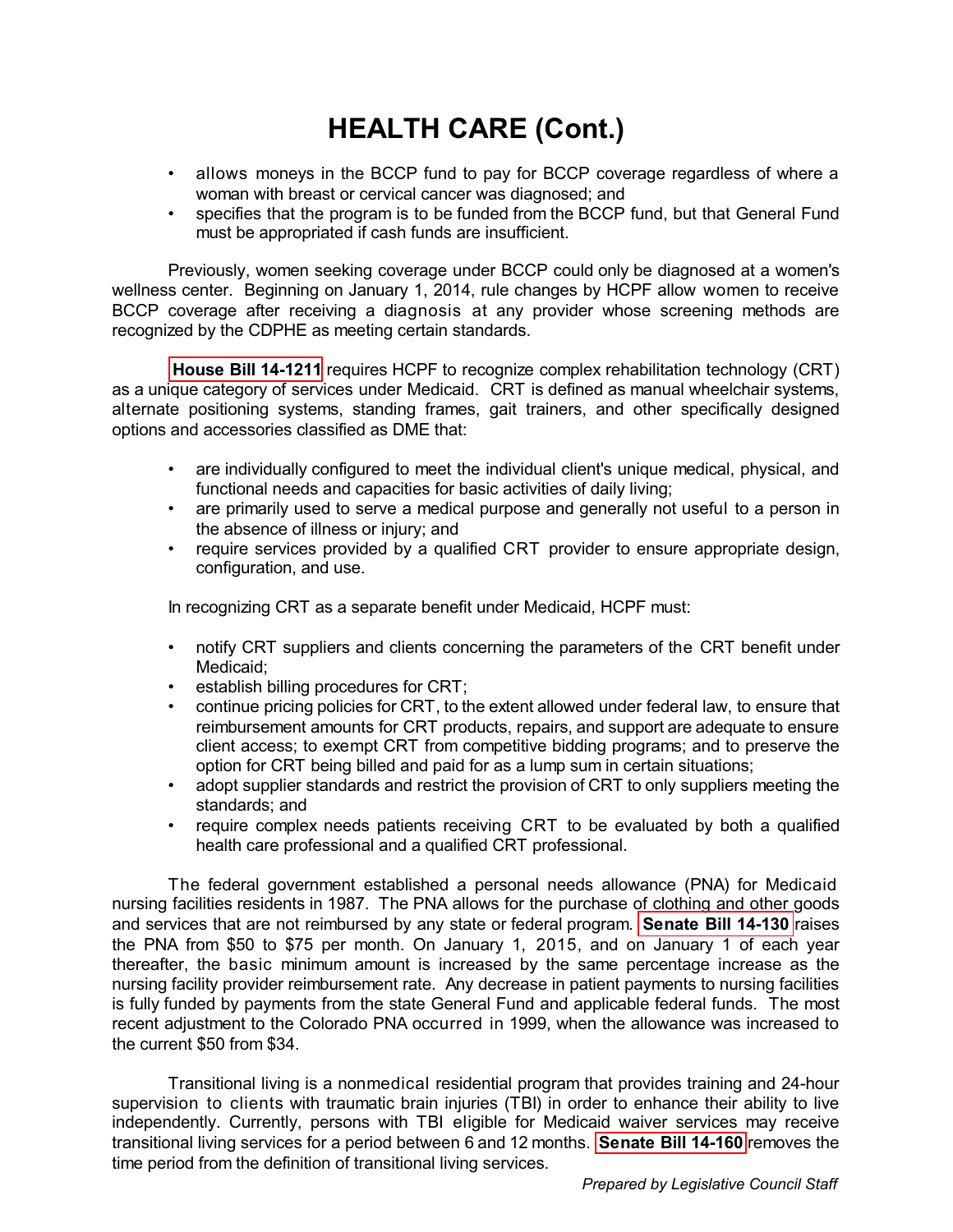<span id="page-6-0"></span>The General Assembly enacted two bills concerning in-home support services. In-home support services (IHSS) include a ranges of services for persons with disabilities who are eligible for certain Medicaid waiver programs. These services include health maintenance, household assistance, and personal care services that allow clients to remain in their homes rather than nursing care and other types of facilities. Currently, IHSS are provided to Medicaid clients receiving services through the Children's HCBS waiver and the Elderly, Blind, and Disabled waiver programs.

**[House Bill 14-1358](http://www.leg.state.co.us/Clics/CLICS2014A/csl.nsf/fsbillcont3/D3DB59F86D7971DA87257C300006ECE7?Open&file=1358_enr.pdf)** continues the IHSS waiver programs through September 1, 2019, and makes clients served through the Spinal Cord Injury Waiver Pilot Program eligible for IHSS. The Spinal Cord Injury Waiver Pilot Program, started in 2012, runs through June 30, 2015. This pilot program allows up to 67 clients to access alternative therapies such as acupuncture, chiropractic care, and massage, in addition to other HCBS waiver services.

**[House Bill 14-1357](http://www.leg.state.co.us/Clics/CLICS2014A/csl.nsf/fsbillcont3/FAA3C9E8130FBEA787257CAE00660C8F?Open&file=1357_enr.pdf)** makes several changes to the IHSS program. These changes include:

- allowing IHSS to be provided in the home or in the community;
- adding spouses as an eligible family member who may act as an attendant providing IHSS to a HCBS waiver client;
- clarifying that the eligible client or his or her authorized representative is responsible for directing the provision of IHSS, including scheduling, managing, and supervising the attendant and determining the level of support provided;
- giving an eligible client or his or her representative the ability, in conjunction with the IHSS agency, to determine the amount of oversight needed, in connection with the IHSS provided;
- allowing family members to be reimbursed for providing IHSS and requiring HCPF to establish rules concerning limits on family member reimbursement; and
- expanding IHSS to persons receiving services through the Spinal Cord Injury Waiver Pilot Program and adding IHSS to the list of services under the Elderly, Blind, and Disabled Waiver Program.

In addition, HCPF is required to develop a plan for expanding the provision of IHSS to additional waiver programs. A report on this plan must be submitted to the General Assembly by March 1, 2015.

#### **Health Care Access and Reform**

The General Assembly addressed a number of bills concerning health care access, affordability, and the Colorado Health Benefit Exchange.

**[House Bill 14-1281](http://www.leg.state.co.us/Clics/CLICS2014A/csl.nsf/fsbillcont3/CE8AAA4FAF92567487257C6F005C8D97?Open&file=1281_enr.pdf)** creates the Right to Try Act, permitting eligible patients to participate in clinical trials or use investigational drugs, biological products, or devices (investigational products) that are pending approval from the U.S. Food and Drug Administration (FDA).

A patient is eligible to participate if he or she has a terminal illness and has considered all other treatment options currently approved by the FDA. Eligible patients must receive a recommendation from their physician to use an investigational product. Eligible patients must also obtain written, informed consent, as defined in the bill.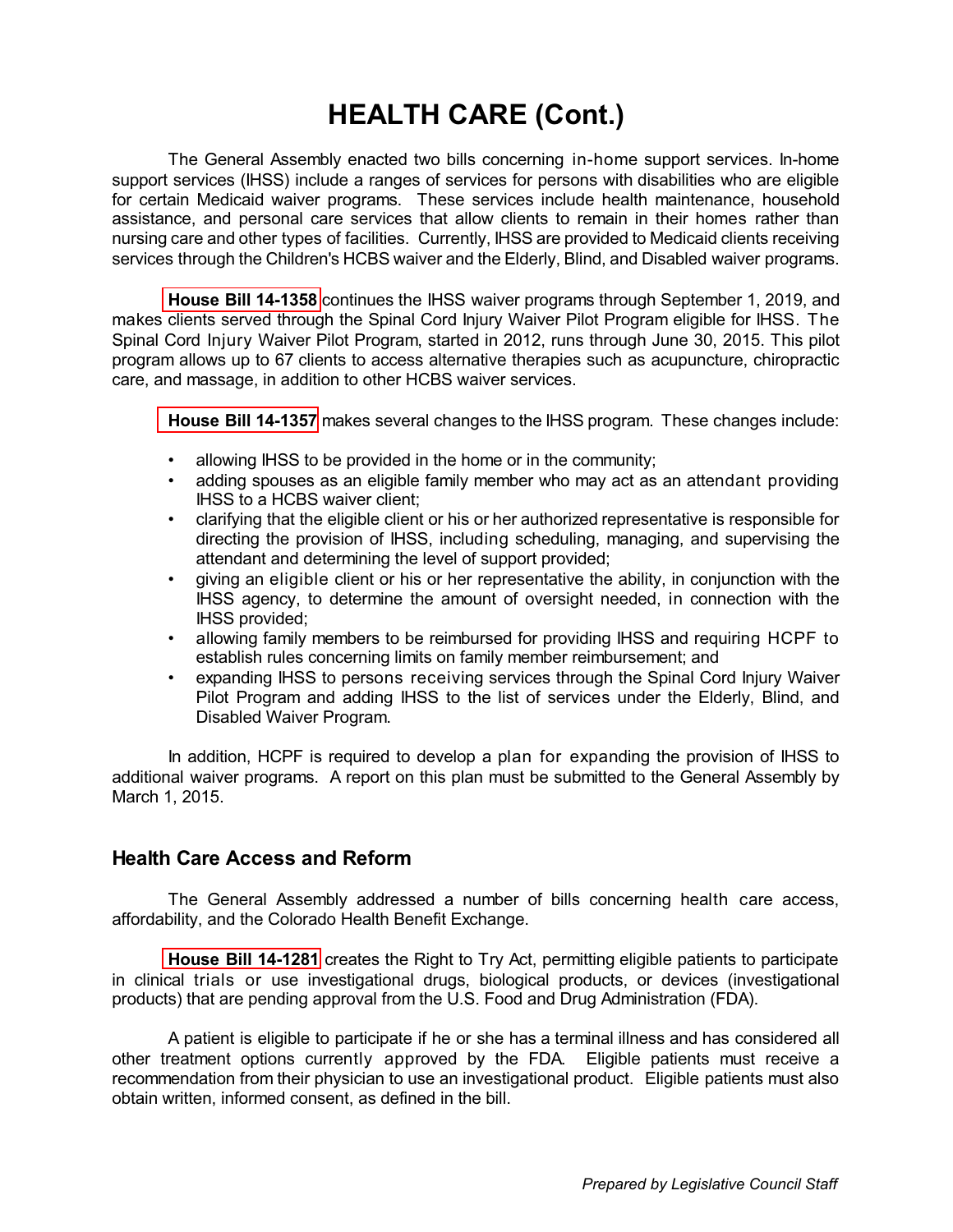<span id="page-7-0"></span> Manufacturers may choose to make their investigational products available to eligible patients without receiving compensation. Manufacturers may also require eligible patients to pay any costs associated with the manufacturing of the investigational product.

Under the bill, health insurance carriers may, but are not required to, provide coverage for eligible patients seeking an investigational product. A licensing board may not discipline or take any other action against a physician's license based solely on a physician's recommendation to an eligible patient regarding the use of investigational products. An official, employee, or agent of the state cannot block or attempt to block any eligible patient's access of an eligible patient to an investigational product. Finally, the bill clarifies that manufactures are not liable if a patient is harmed by its investigational product.

To address affordability and access to health care, the General Assembly enacted **[Senate Bill 14-187](http://www.leg.state.co.us/Clics/CLICS2014A/csl.nsf/fsbillcont3/CE2BF2264305C4CC87257C360078C30E?Open&file=187_enr.pdf)** establishing the Colorado Commission on Affordable Health Care. The commission will study the drivers of health care costs and evidence-based cost containment strategies, and make recommendations for action. The commission will use state data to conduct empirical analysis of health care utilization in the state. The commission will have 12 voting members, representing various public and private sector health care experts and 5 nonvoting members from state government. Under this bill, the commission will review previous reports and studies, including the report from the former Blue Ribbon Commission for Health Care Reform. The commission will also create advisory committees to study specific areas, and coordinate with other Colorado entities studying health care costs as appropriate. The commission must report to the General Assembly, and the legislative committees and the Governor will consider the commission's recommendations for future legislation and regulatory action. The commission is repealed on July 1, 2017.

The Commission on Family Medicine (commission) administers the Colorado Family Medicine Residency Training Program, which places family medicine residents in hospitals throughout the state. **[Senate Bill 14-144](http://www.leg.state.co.us/Clics/CLICS2014A/csl.nsf/fsbillcont3/190C97E3D69E5CFD87257C360078CC81?Open&file=144_enr.pdf)** makes the following changes to the commission:

- extends the scope of the commission to include the support and maintenance of family medicine residency programs in rural and other underserved areas of the state;
- removes the 2016 repeal date for the commission's duties relating to support and maintenance of residency programs in rural and undeserved areas;
- requires the commission to conduct a study of family medicine residency programs and how these programs will meet the primary care workforce needs of rural and underserved areas of the state;
- specifies that the required report must be submitted to relevant committees of the General Assembly by March 1, 2015; and
- requires the commission to report to the Joint Budget Committee as part of its annual presentation, and to the Governor's Office of State Planning and Budgeting and HCPF in November 2014, and each November thereafter, on its work to support and develop rural family medicine residency programs.

One bill that was deemed lost in the Senate concerned patient mammogram reports. Under current federal law, a patient who undergoes a mammogram from an accredited mammography facility must receive a report identifying the patient's individual breast tissue classification. **[House Bill 14-1126](http://www.leg.state.co.us/Clics/CLICS2014A/csl.nsf/fsbillcont3/8863962E557C41E387257C3000064A2A?Open&file=1126_ren.pdf)** would have required that the report for each patient identified as having dense breast tissue include a specific notice regarding dense breast tissue.

Three bills that were postponed indefinitely would have affected the operations of the Colorado Health Benefit Exchange (exchange). Created by Senate Bill 11-200, the exchange, *Prepared by Legislative Council Staff*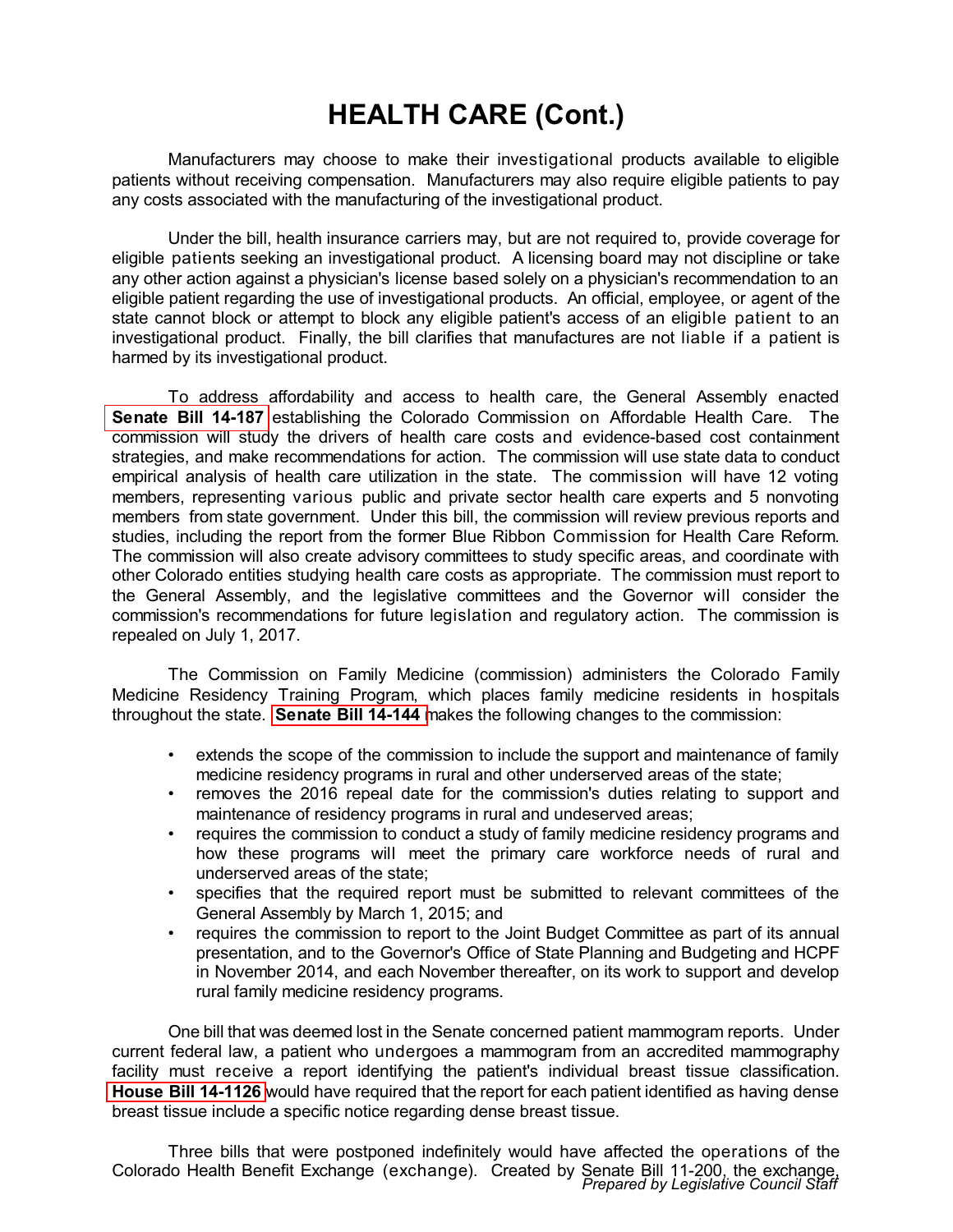<span id="page-8-0"></span>whose official name is Connect for Health Colorado, is a nonprofit organization that serves as the state's health insurance exchange under the federal Patient Protection and Affordable Care Act. Through the exchange, consumers may shop for health insurance coverage, determine eligibility for public health care programs, apply for premium tax credit assistance, and purchase private health insurance coverage.

Under current law, the Office of the State Auditor (OSA) has limited performance audit authority related to all moneys received by the board for the exchange and is currently conducting such an audit. Performance audits look at organizational performance, effectiveness, and compliance with laws and regulations. **[House Bill 14-1257](http://www.leg.state.co.us/Clics/CLICS2014A/csl.nsf/fsbillcont3/F3E7CB2DCFB1962087257C600075B058?Open&file=1257_ren.pdf)** would have given the OSA the authority to conduct a full performance audit of the exchange. The audit would have been conducted at the discretion of the state auditor, and the OSA would have submitted any findings and recommendations to the Legislative Audit Committee.

**[House Bill 14-1134](http://www.leg.state.co.us/Clics/CLICS2014A/csl.nsf/fsbillcont3/9F1F52425393A56687257C4A00718857?Open&file=1134_01.pdf)** would have required health care navigators employed by the exchange to register with the Division of Professions and Occupations in the DORA. Specifically, the bill would have:

- set the education and training requirements for navigators;
- disqualified a navigator from registering if he or she has a prior felony conviction or a misdemeanor conviction involving fraud or dishonesty;
- required navigators to submit fingerprints for a Colorado Bureau of Investigation and Federal Bureau of Investigation fingerprint-based criminal history record check;
- outlined prohibited practices and established disciplinary actions that may be taken by DORA; and
- required navigators to register within 90 days of the effective date of this bill.

 In addition, the bill required DORA to maintain a list of registered navigators and organizations employing navigators to report all unauthorized releases of customer's personally identifiable information to DORA.

**[House Bill 14-1192](http://www.leg.state.co.us/Clics/CLICS2014A/csl.nsf/fsbillcont3/09D01A3C828600F087257C3600754744?Open&file=1192_01.pdf)** would have repealed the Colorado Health Benefit Exchange Act, effective January 1, 2015, and required the state treasurer to transfer any unencumbered moneys that remained in the exchange to the General Fund.

#### **Prescription Drugs**

The General Assembly looked at a number of bills concerning pharmacies' ability to dispense prescription drugs and the Prescription Drug Monitoring Program (PDMP).

Compounding is a practice in which a pharmacist or physician combines, mixes, or alters ingredients of a drug to create a medication tailored to the needs of an individual patient. Under current law, prescription drug outlets can only compound drugs for office use by a medical practitioner. **[Senate Bill 14-095](http://www.leg.state.co.us/Clics/CLICS2014A/csl.nsf/fsbillcont3/40307D841523F5BE87257C4300636FEF?Open&file=095_enr.pdf)** allows prescription drug outlets to also compound drugs for hospitals located in the state.

Two bills addressed outlets licensed to stock and dispense medications. Acute treatment units (ATUs) are 24-hour residential mental health treatment facilities. Under current law, ATUs do not have the authority to store medications onsite or obtain emergency medical starter kits. **[House Bill 14-1083](http://www.leg.state.co.us/Clics/CLICS2014A/csl.nsf/fsbillcont3/3DA242C17CC41B5687257C3000070CCF?Open&file=1083_enr.pdf)** expands the definition of "other outlets" in pharmacy practice to allow ATUs